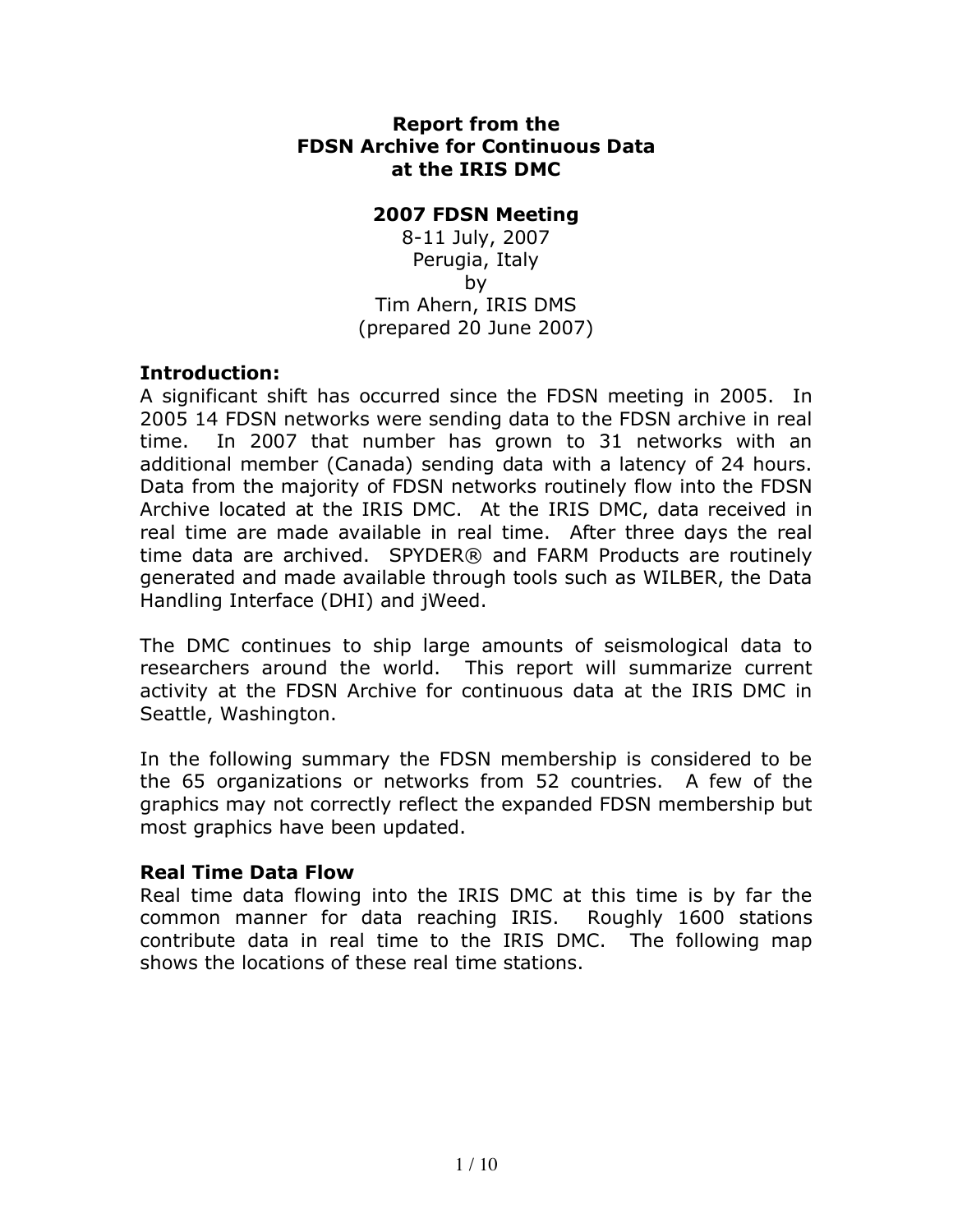# Real Time BUD Data



**Figure 1.** Data from roughly 1600 stations are now received in real time at the IRIS DMC. These are dominated by stations in the US, Europe and Australia/New Zealand but the global extent of the coverage is impressive. We believe this is the largest concentration of real time high quality seismic data of any data center in the world.

All Stations at the IRIS DMC



**Figure 2.** All Stations in the IRIS DMC Archive. The IRIS DMC has data from 8,512 stations available. This includes stations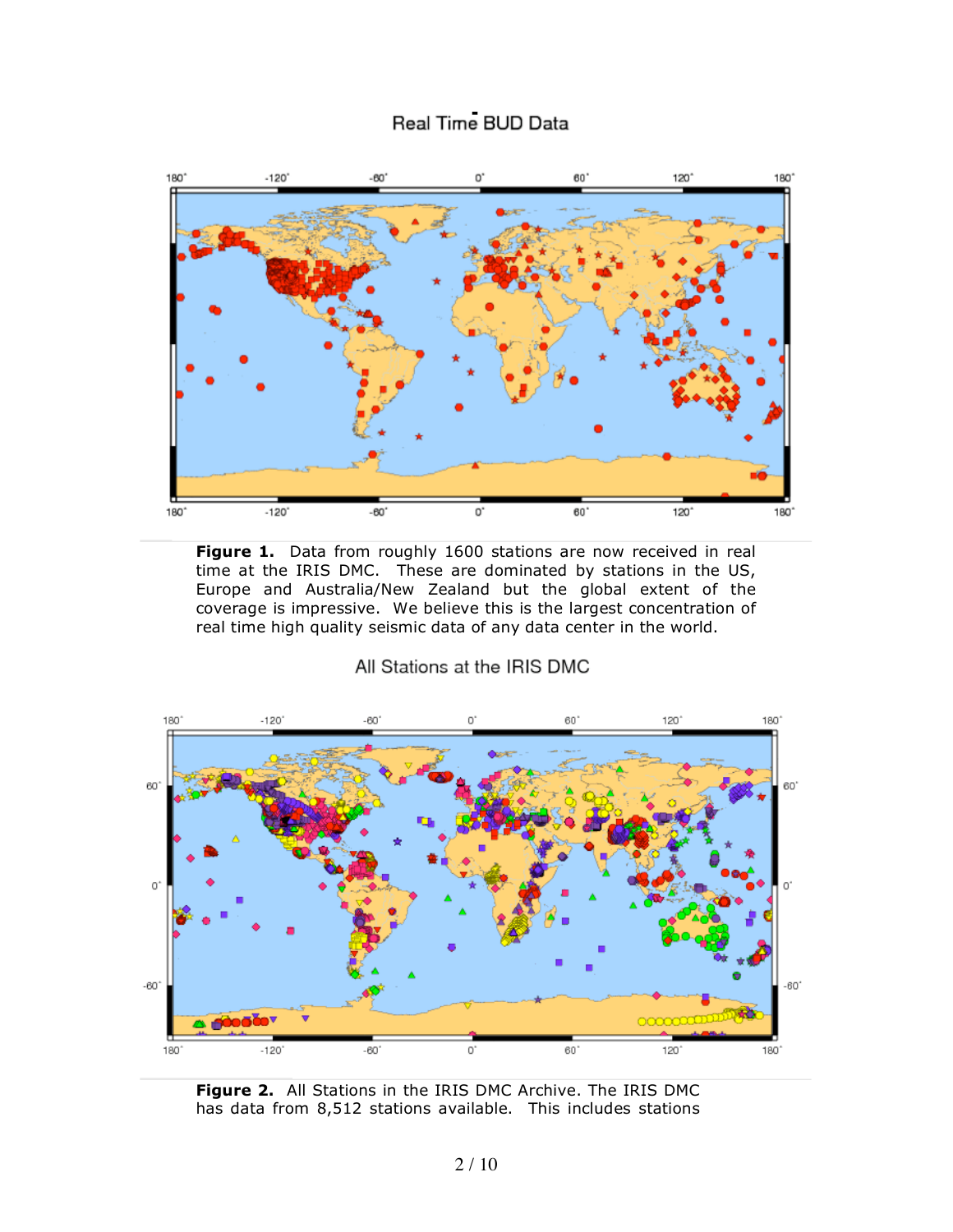operating as early as 1970. The various temporary deployments of programs like PASSCAL and SEIS-UK are clearly visible.

# **FDSN Data Flow into the IRIS DMC**

Data are now flowing into the FDSN archive in real time from 31 of the 65 FDSN organizations and from 27 FDSN countries, nearly 50%. In most cases not all stations flow to the FDSN archive, usually just stations that are parts of the FDSN network or which provide improved global coverage and are shared as part of a bi-lateral agreement between the organization and IRIS. FDSN networks (and countries) sending data in real time include:

- AfricaArray, South Africa
- Australia,
- Belgium,
- N. California Seismic Network, Berkeley,
- S. California Seismic Network, Caltech,
- Canada,
- China,
- Czech Republic,
- Geoscope, France
- GEOFON, Germany
- Greece, Thessaloniki
- GRSN, Germany
- GTSN, USA
- Kazakhstan,
- IRIS GSN, USA
- Israel
- Malaysia,
- MedNet, Italy
- Mexico
- New Zealand,
- Netherlands, ORFEUS,
- Pacific 21, Japan
- Poland,
- Portugal,
- Russia,
- Switzerland,
- BATS, Taiwan,
- ANSS/USGS, and
- PRSN and PRSMN, Puerto Rico.
- United Nations (selected stations of the IMS)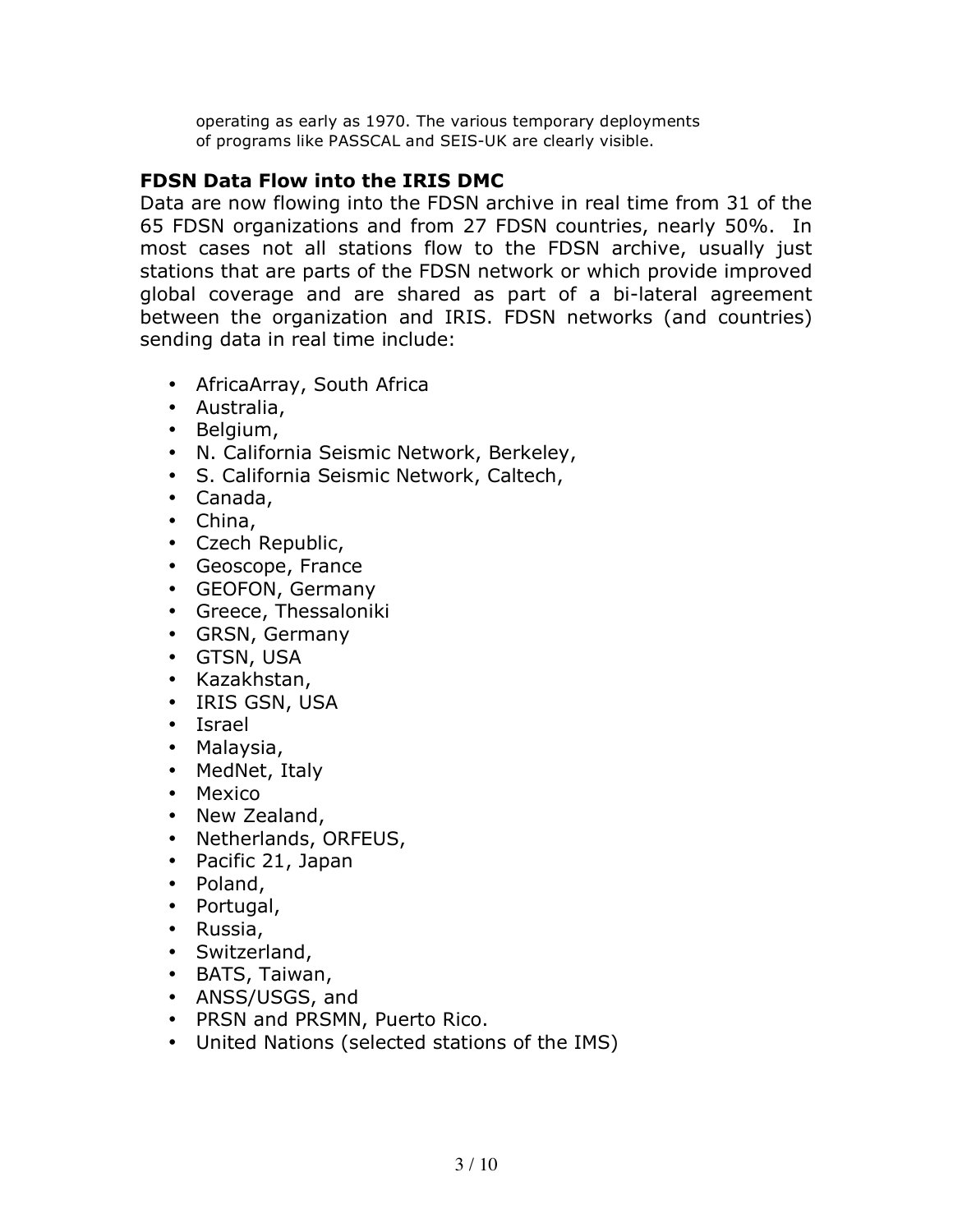

#### Real Time FDSN Stations 12-Jun

**Figure 3.** Real Time Data Flow from FDSN Stations. This figure shows the stations providing data to the FDSN archive in real time. Some networks are not presently shown. These are as specified in the \_FDSN virtual network.

The FDSN holdings at the IRIS DMC have continued to increase. The holdings now exceed 6.2 terabytes. While not the most voluminous data set they are extremely important due to their wide geographic distribution and high data quality.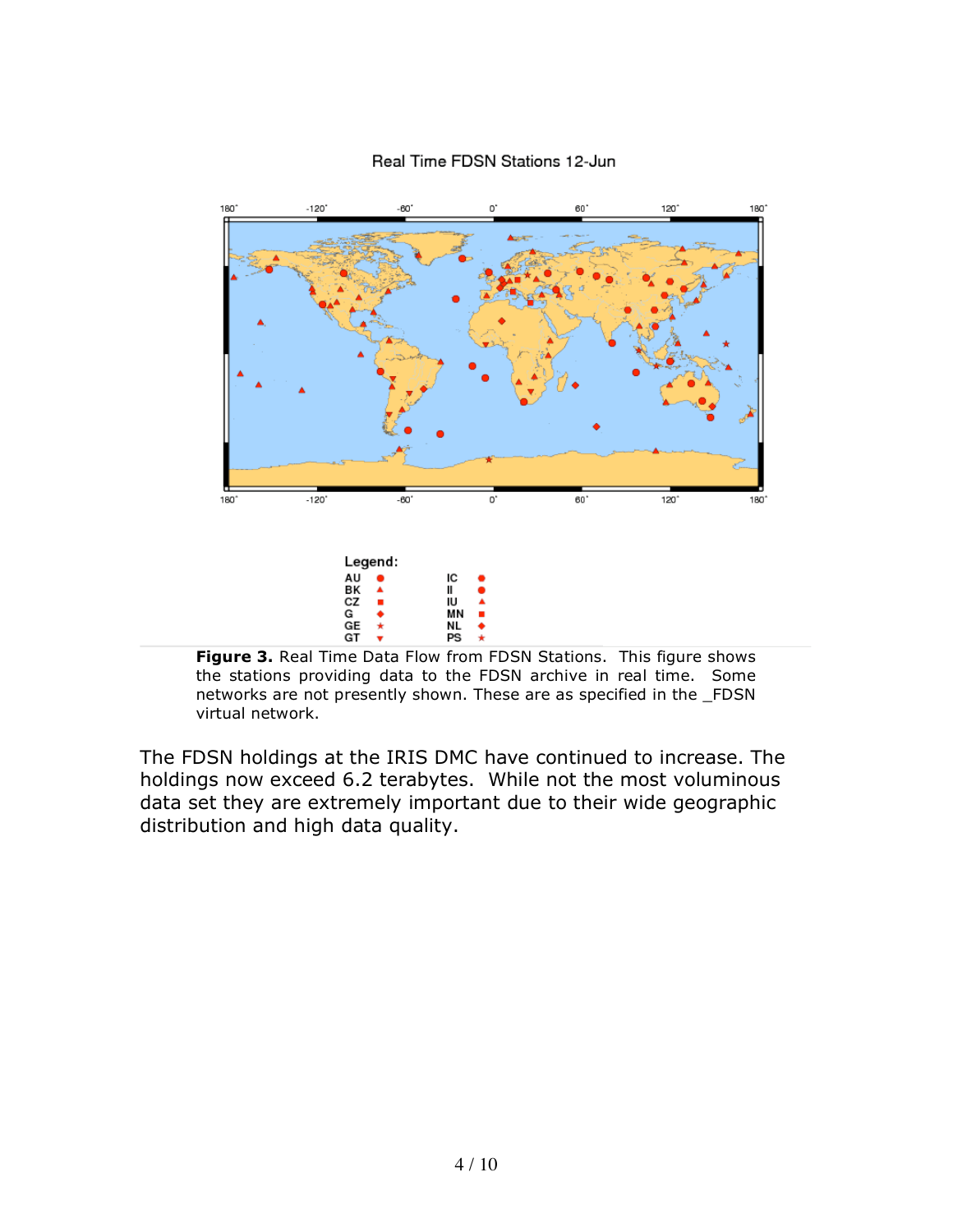

**Figure 4.** The FDSN archive now totals roughly 6.2 terabytes (single sorted) with data from 20 FDSN networks not including US networks. This graph has not yet been updated to show all current FDSN membership (MX and HL).

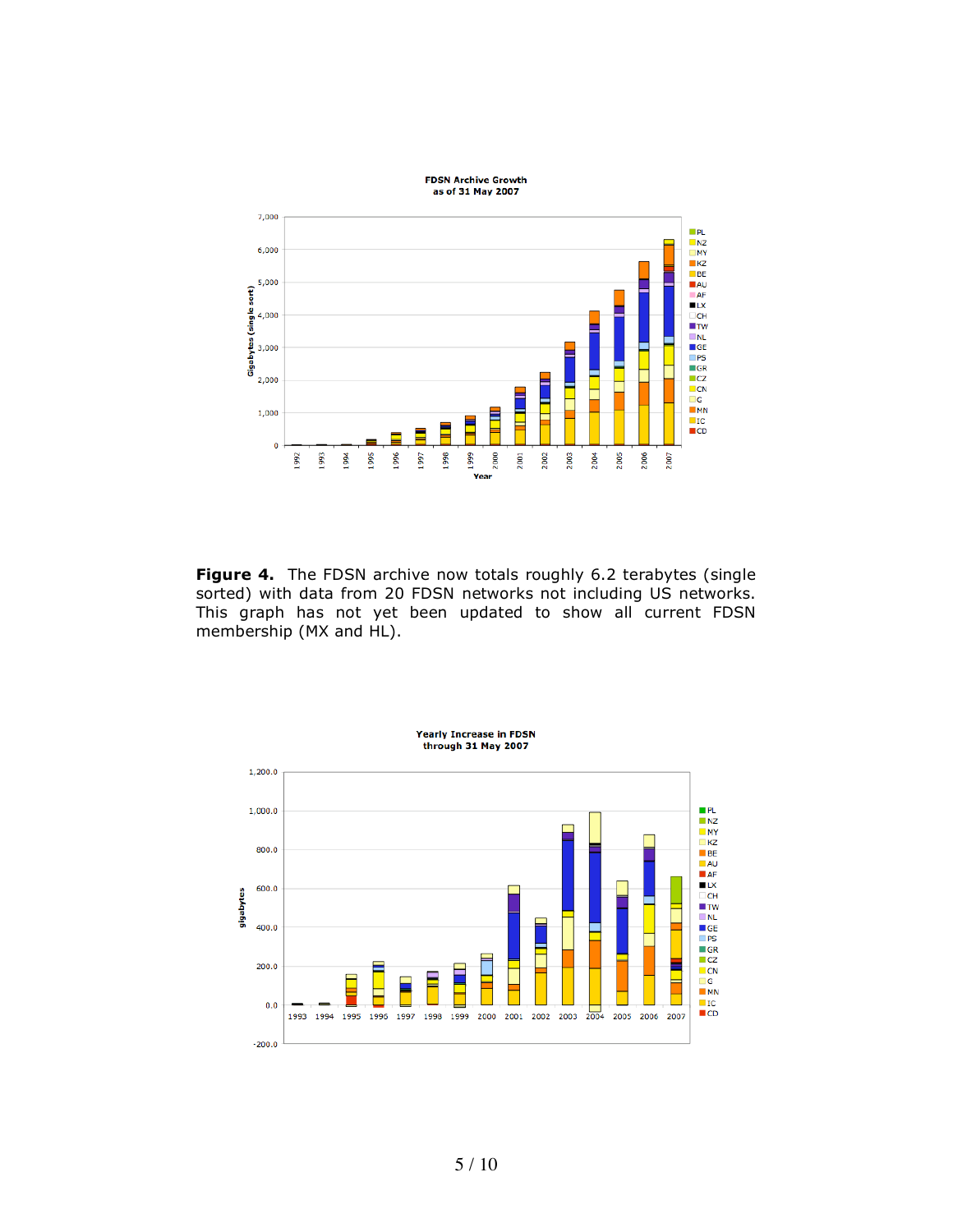**Figure 5.** The above figure shows the net increase of FDSN data entering the FDSN archive by year. Data from IRIS GSN Networks of IU and II are not included. Data from US operated networks are also omitted (BK, CI, PR, GT) The figures for 2007 are valid through 31 May 2007. Data from the AU and NZ networks represent the largest contributions to the FDSN archive. Negative values reflected in the above chart are a result of removing data from the archive, usually in preparation for receiving retransmissions of the data.



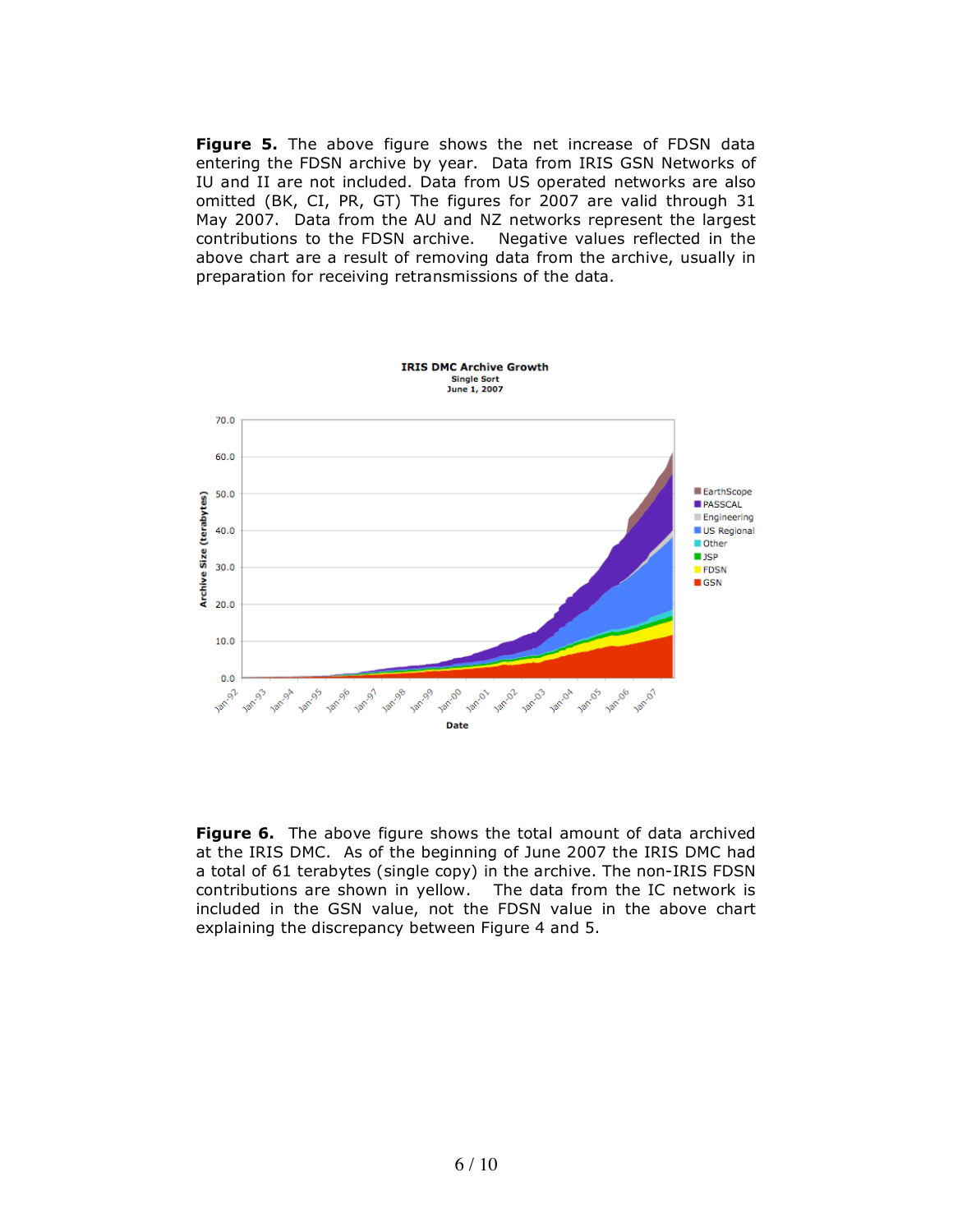# **Data Shipments from the Archive (Excluding Real Time and DHI Data Shipments)**

The IRIS DMC has seen a significant increase in the number of shipments this year. At the present time we are estimating that just under 300,000 will be serviced for 2007. This is roughly the same as last year.



**Figure 7.** This figure shows the number of shipments from the Archive, and the SPYDER® and FARM products through WILBER that we project will be shipped this year. A significant fraction of this increase is FDSN members outside the United States. This graph is projected based on shipments through May 31, 2007 but projected for the entire year of 2007.

Of the 300,000, approximately 100,000 are being shipped outside the United States with France generating the most requests other than the US as shown in Figure 9.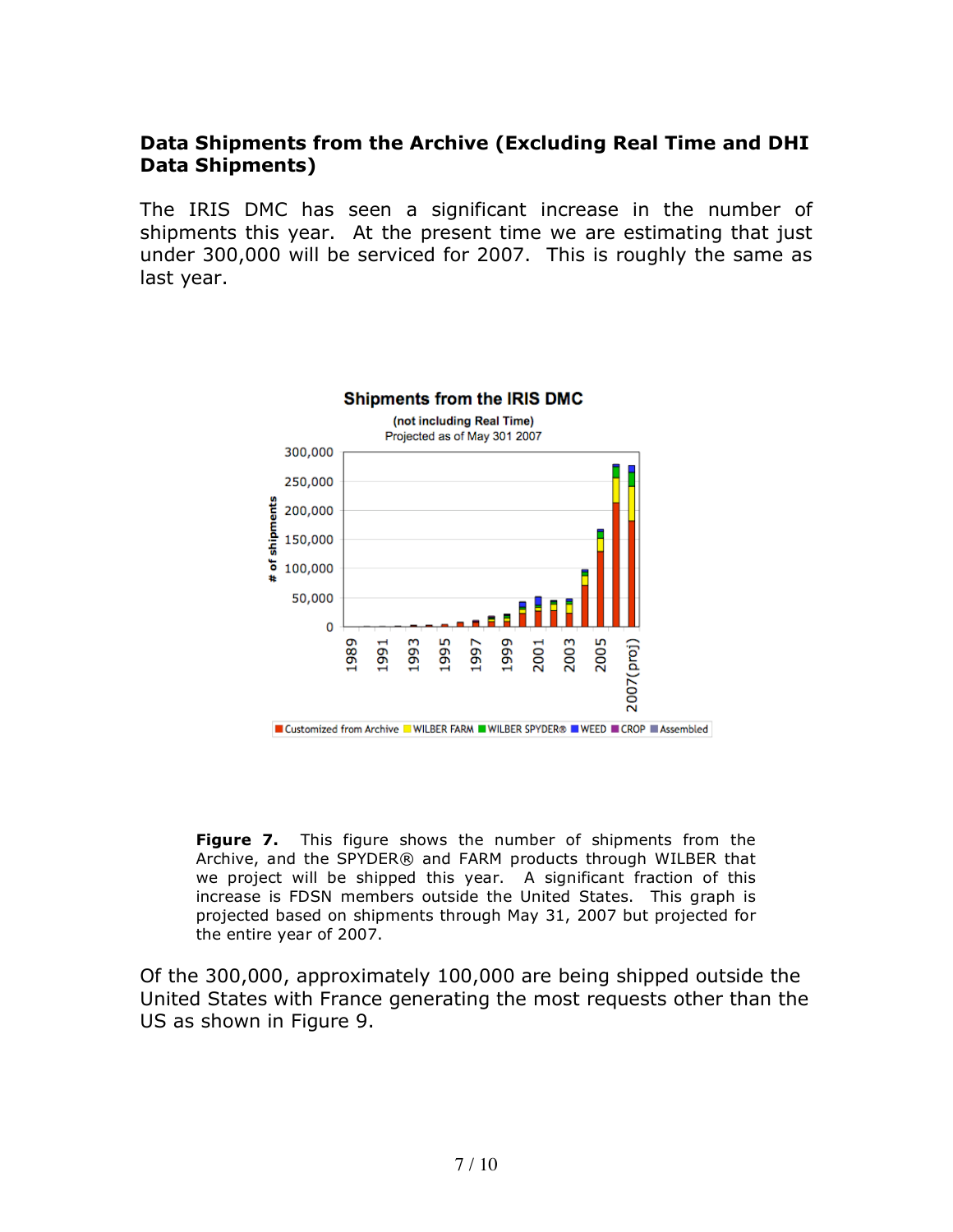#### **FDSN Archive Shipments**



**Figure 8**. This figure shows the number of shipments flowing outside the United States. This contains information through the end of 2006.

**FDSN Archive Shipments** 



**Figure 9**. This figure shows that France is now the country (other than the US) that has requested data from the FDSN archive most frequently. Large numbers of requests also come from Australia, United Kingdom, Germany and Canada. The vertical red line divides FDSN countries to the left of the line from non-FDSN countries to the right of the red line. The column labeled Misc contains requests where the country of the requester could not be determined.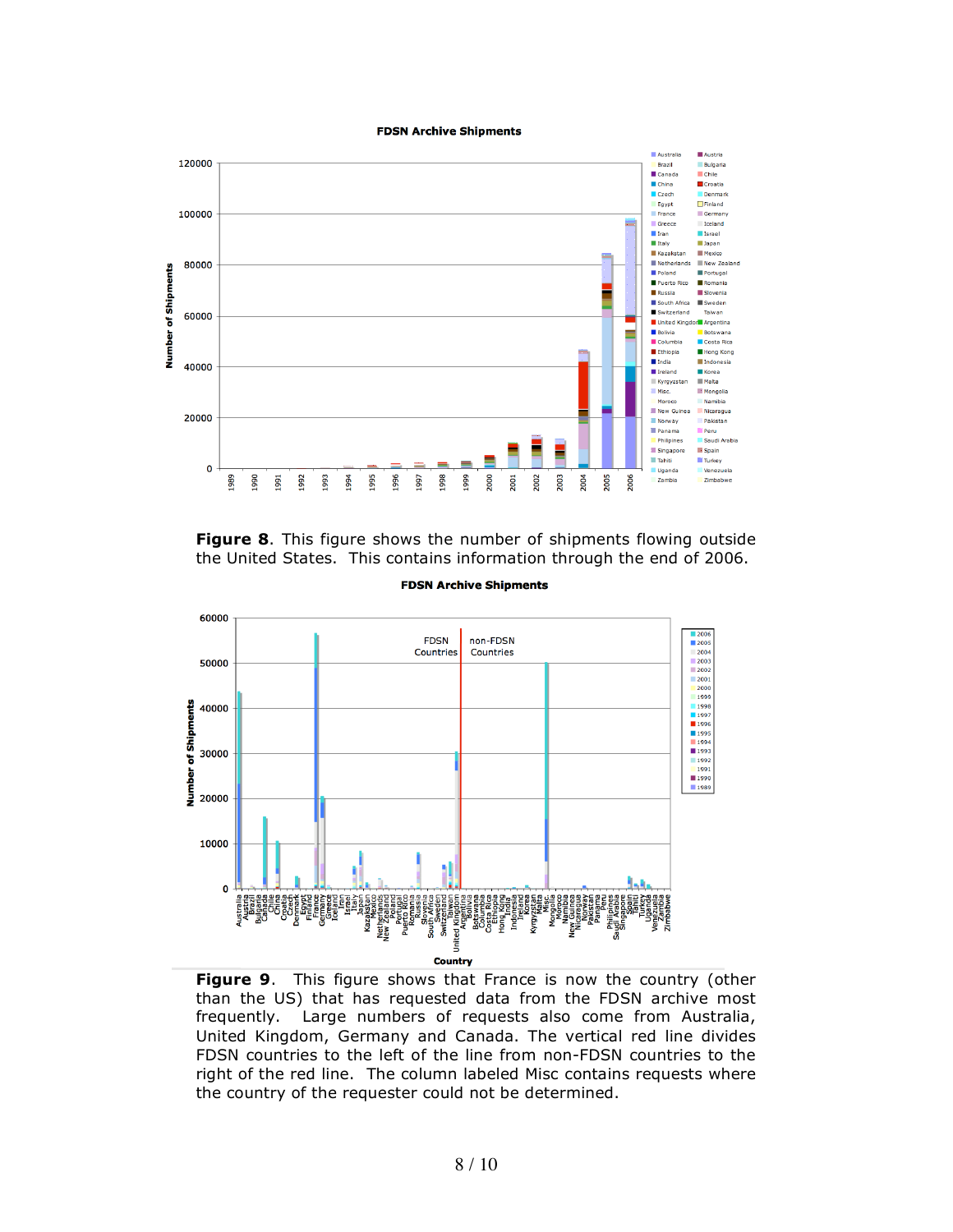

**Figure 10.** The above figure shows how requests vary by Network Code. The IRIS networks of IU, II, IC, G and the temp networks dominated by PASSCAL are the most numerous of our requests but shipments from GT, PS, CD and KN are also numerous.

# **Shipments via all methods (Archive, DHI and Real Time)**

Just as the IRIS DMC is now receiving data in near real time through automated techniques, we are also beginning to support distribution of data via streaming mechanisms. We currently support streaming in one of three ways:

- 1. Live Internet Seismic Server (LISS) Developed by USGS/ASL
- 2. Data Handling Interface (DHI) Developed by the IRIS DMC and University of S. Carolina
- 3. SeedLink. Developed by the GEOFON group at GFZ.
- 4.

The DMC also released a new version of the autoDRM software that provides access to data in the BUD system. The IRIS DMC shows availability from more seismic channels than any other system that is monitored by Waves4U (http://www.seismo.ethz.ch/waves4u/) at ETH.